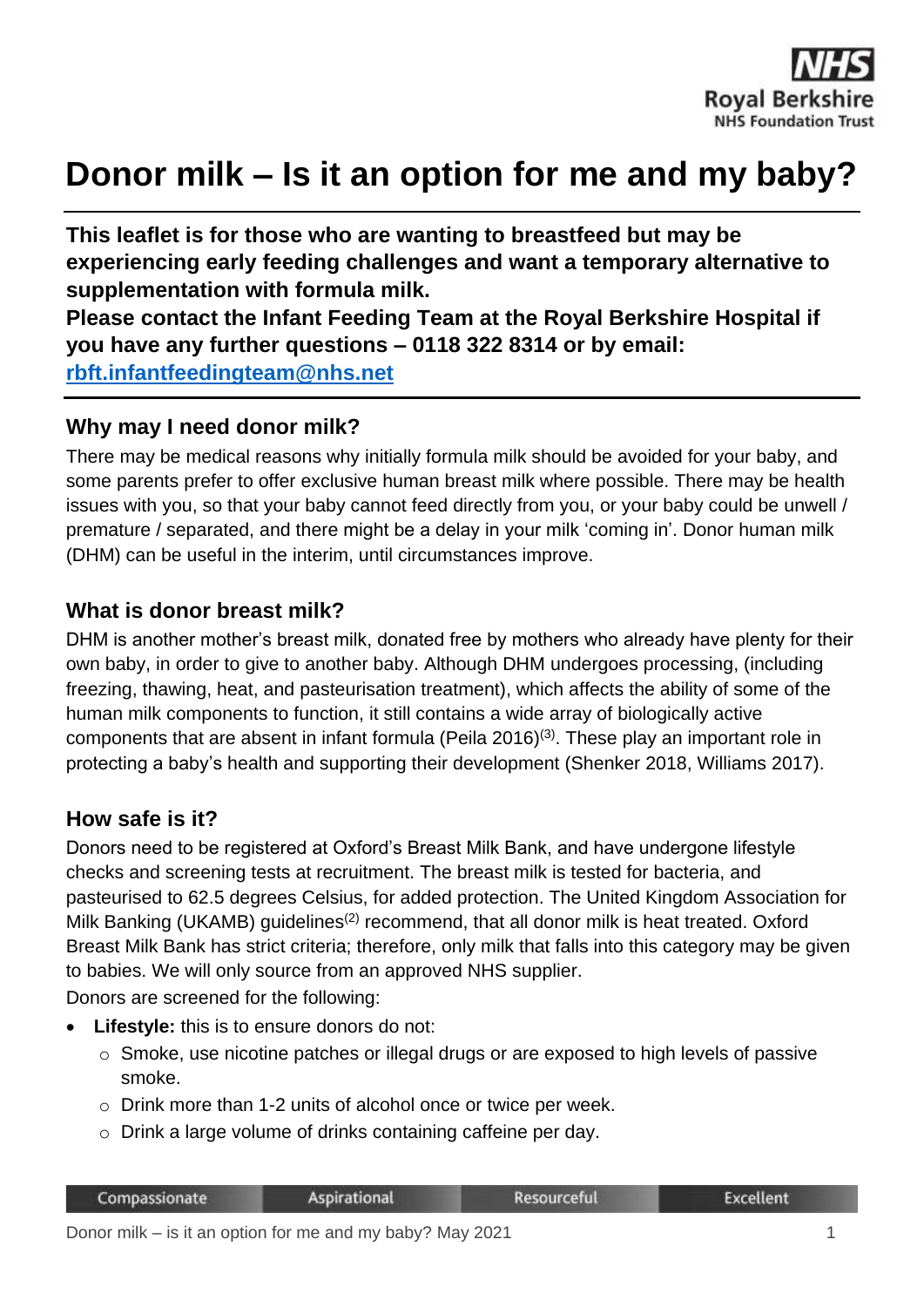- **Previous medical history:** Oxford Milk Bank checks that donors do not have:
	- o A chronic or acute medical condition that requires certain medication.
	- o A family history of TB.
	- o A history of having received growth hormone.
	- o At increased risk of Creutzfeldt-Jakob disease (CJD).
- **Infections:** Oxford Breast Milk Bank requires a postnatal blood test (showing negative) for the following conditions before they can accept any donors.
	- o Human Immunodeficiency Virus (HIV)
	- o Hepatitis B and C
	- o Human T Cell Lymphotropic Virus (HTLV)
	- o Syphilis
	- o Recent information about Covid related queries can be found here <http://www.ukamb.org/covid-19-donors-precautions-response-may-2020/>

All the donor milk that we use here is traceable to the Oxford Milk Bank

## **Is it an option for me and my baby?**

Many studies recognise that breastfeeding, or feeding with mother's own expressed breastmilk, is the best option for all babies (WHO 2007). It is strongly recommended therefore, that you establish your own breastfeeding and expressing as soon as you can. Our staff will support you with this, as we will always use your milk before using donated milk, as this offers the best health benefits (Williams 2017)<sup>4</sup>. The Muslim council of GB resolve that: 'Concerns about milk kinship should not lead to donor human milk being withheld from vulnerable infants, as there are safeguards in place that guarantee the traceability of milk from donor to recipient<sup>5'</sup>. <http://www.ukamb.org/resolution-use-donor-human-milk-muslim-infants/>

- Expressing when my baby is separated from me
- Possible effects of offering formula milk to a breastfeeding baby

Recovering from birth can be both physically and emotionally demanding for some women, and you may also feel overwhelmed with feelings of anxiety and concern over your baby's health at this time. These feelings can also impact on how often you manage to feed and express your milk in the first few days after your baby has been born, and you may need additional support from our trained staff. DHM can be used in addition to breastfeeding and expressing, as a temporary interim measure where needed. For most well babies, this will only be for 24-48 hours or so, after birth to fill any delay until your milk establishes, and the clinical need for supplementation passes. However, if your baby is premature or unwell, the supply may be offered for medical reasons for a longer period of time.

Donor human breast milk is not a longer term option nutritionally, and an alternative feeding plan will be needed if breast milk supply is not established within a few days of life or if your baby is readmitted from home with significant weight loss. For extremely preterm babies, DHM lowers the chances of developing a serious bowel condition called necrotising enterocolitis (NEC), (Corpeleijn et al 2017)<sup>(1)</sup> and this will be discussed with you if relevant by your baby's doctor. If you would like to discuss this further, talk to your health care professional.